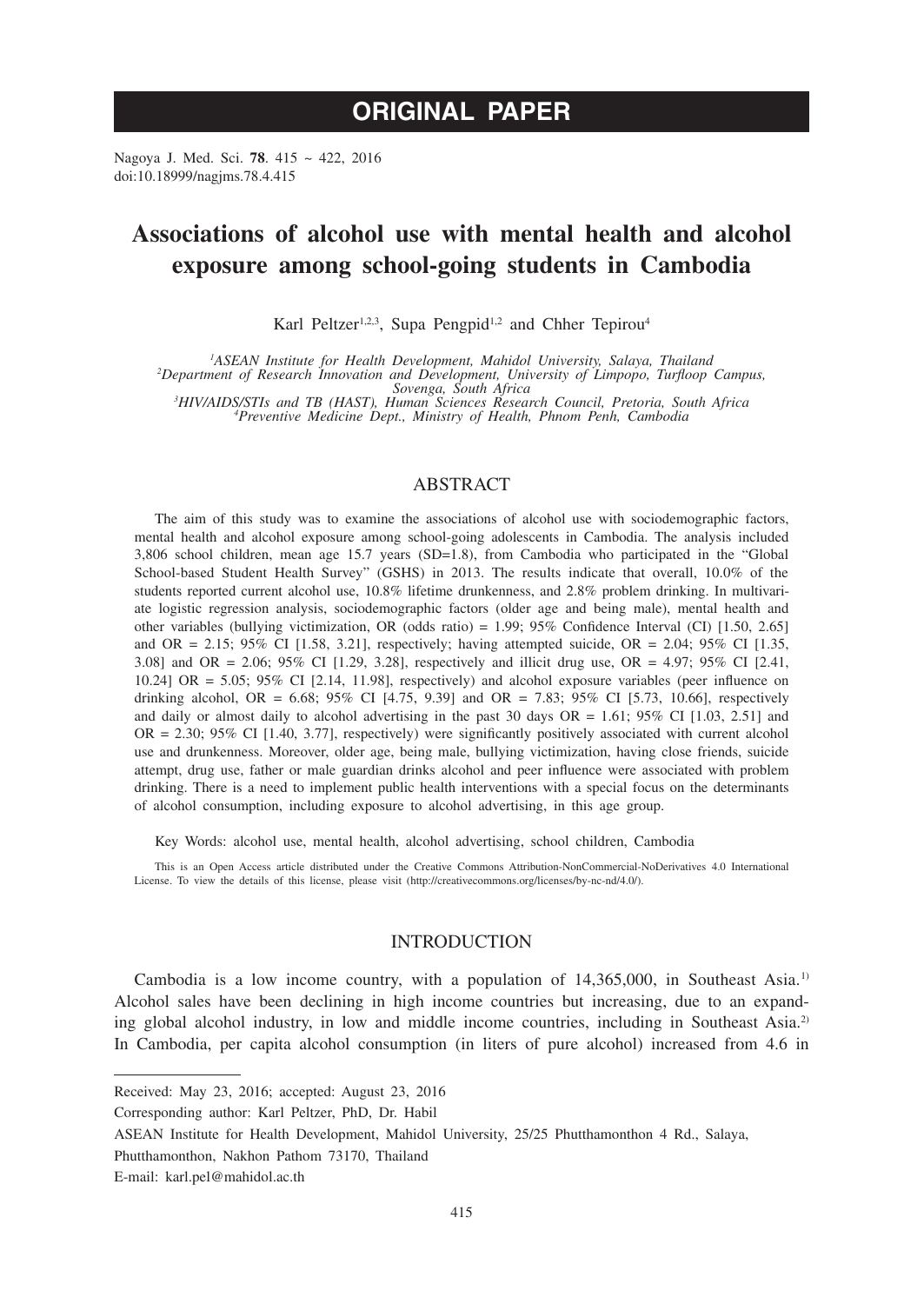2003–2005 to 5.5 in 2008–2010 in the general population (15 years and above), while among drinkers the per capita pure alcohol consumption was  $14.2$ .<sup>1)</sup> The prevalence of alcohol use disorders and alcohol dependence in Cambodia were 4.4% and 2.7%, respectively, in 2010 (higher than the Western Pacific region average).<sup>1)</sup> In a local study in rural communities in Cambodia, a high prevalence of alcohol use disorder  $(25%)$  was found.<sup>3)</sup> In a school survey in a provincial town in Cambodia,  $47.4\%$  of adolescents had drunk at least a full glass of alcohol.<sup>4)</sup>

"Similar to other developing countries, alcohol consumption in Cambodia can be attributed to globalization, industrialization, migration, rising living standards, and increasing media presence. Indeed, these factors have been linked to the increasing use and abuse of alcohol, more drinking among women, more binge drinking, and greater acceptability of drinking as a social norm."5) Cambodia has a weak regulatory framework for alcohol, with no minimum drinking age, $6$  no limitation on the sale or advertising of alcohol, and low taxes on alcohol products.<sup>1)</sup> However, in October 2014 the government of Cambodia introduced partial restrictions on broadcasting alcohol advertisements.7) Furthermore, there is a draft law setting the legal drinking age at 21, which should restrict people who are under 21 years of age from buying alcohol or drinking alcohol in bars.<sup>8)</sup>

Previous studies among adolescents on the prevalence of alcohol use in the past 30 days or lifetime drunkenness in the Southeast Asia region found a prevalence of current alcohol use of 1.6% in Myanmar, 2.9% in Indonesia, 17.4% in the Philippines<sup>9)</sup> and 14.8% in Thailand;<sup>10)</sup> and a prevalence of lifetime drunkenness of 3.0% in Myanmar, 2.5% in Indonesia and 18.0% in the Philippines.<sup>9)</sup> Sociodemographic factors, such as male gender<sup>10,11)</sup> and older age,<sup>10,12,13)</sup> have been found to be associated with current alcohol use, problem drinking, or lifetime drunkenness among adolescents in the Asian region. Furthermore, a number of studies have found that poor mental health (worry/anxiety), $14,15$ ) suicidal ideation, loneliness<sup>14)</sup> and related variables such as bullying victimization,<sup>15)</sup> violence victimization<sup>13)</sup> and drug use<sup>10,12,14,16)</sup> were associated with current alcohol use, problem drinking, or lifetime drunkenness among adolescents.

Alcohol exposure in terms of peer influence and paternal drinking was found in previous studies<sup>17-19)</sup> of alcohol use and problem drinking among adolescents. Regarding alcohol advertising, systematic reviews of longitudinal studies suggest there is an association between exposure to alcohol advertising and commercial communications about alcohol and subsequent alcohol consumption or increased drinking among young people.<sup>20,21)</sup> In cross-sectional studies among adolescents in the Asian region, alcohol marketing was associated with drunkenness in the Philippines,<sup>13)</sup> media marketing was associated with alcohol use and intention to drink in Thailand,22) and in a longitudinal study in Taiwan greater media exposure to alcohol advertising was associated with the initiation and persistence of alcohol use.<sup>23)</sup> In a study among adolescents in Australia, the majority indicated that they had been exposed to alcohol advertisements, which was found to be associated with increased alcohol use.<sup>24)</sup> Considering the use of aggressive advertising strategies by the alcohol industry to promote its products to young people, prevalence studies of alcohol use, including alcohol advertising, are needed in order to design effective prevention strategies.<sup>11)</sup>

The aim of this study was to examine the associations of alcohol use with sociodemographic factors, mental health and alcohol exposure among school-going adolescents in Cambodia.

# MATERIAL AND METHODS

*Sample and procedure*

This study included a secondary analysis of existing data from the 2013 Global School-based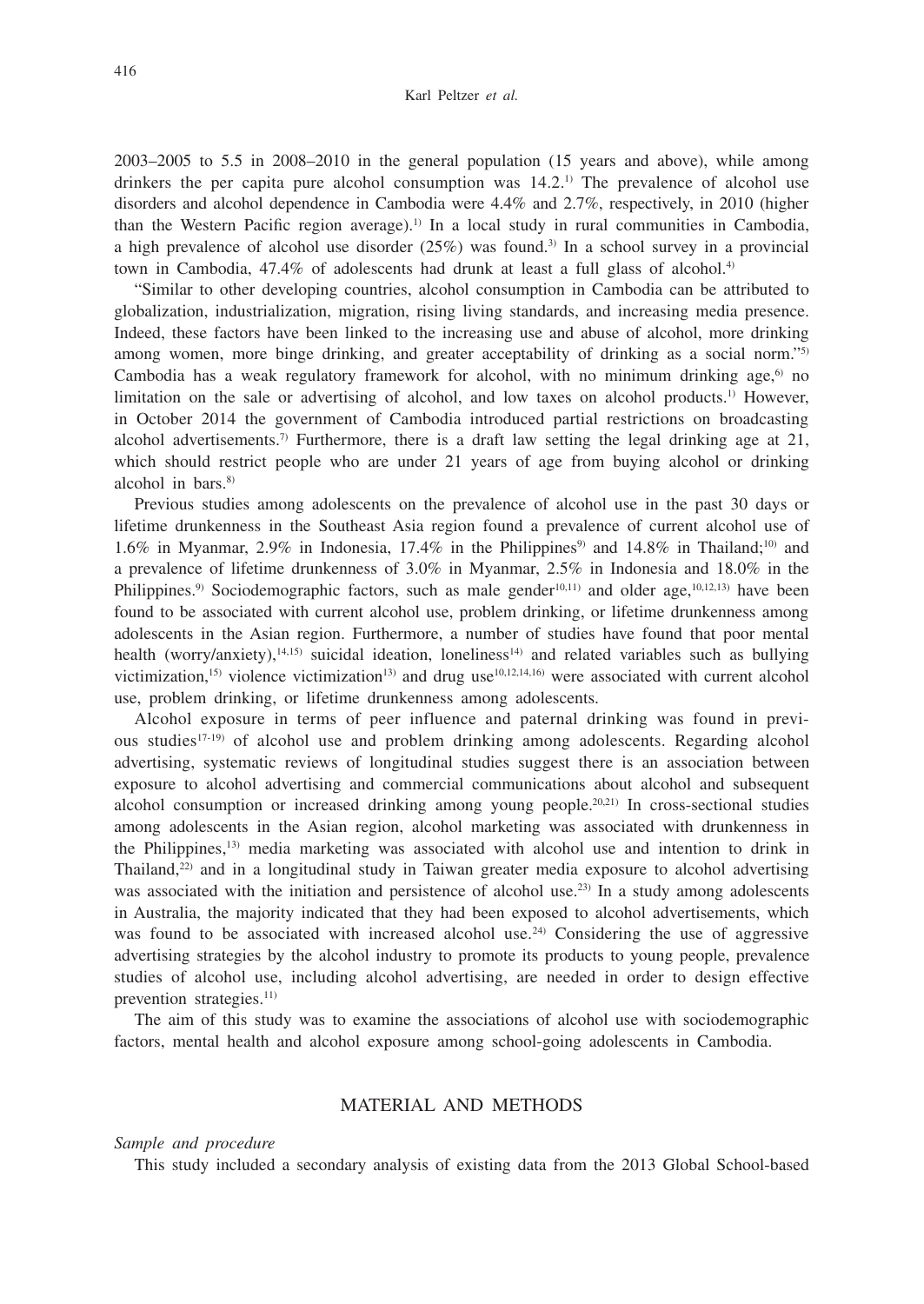Alcohol use

Health Survey (GSHS) from Cambodia. Details and data of the GSHS can be accessed online.<sup>25)</sup> The current analyses are based on the restricted dataset that includes an expanded list of questions. A two-stage cluster sample design, based on selecting schools and then classes, was used to collect data to represent all students in grades 6 to 12 in Cambodia.26) Students self-completed the questionnaire under the supervision of trained research assistants.26) The study protocol was approved by the National Ethics Committee for Health Research, and informed consent was obtained from the students, parents and/or school officials.26)

## *Measures*

The study variables used were from the GSHS25) and are described in Table 1.

| Variables                           | Ouestion                                                                                                                                                                    | Response options                                                                                                                                                     |  |
|-------------------------------------|-----------------------------------------------------------------------------------------------------------------------------------------------------------------------------|----------------------------------------------------------------------------------------------------------------------------------------------------------------------|--|
| Sociodemographics                   |                                                                                                                                                                             |                                                                                                                                                                      |  |
| Age                                 | "How old are you?"                                                                                                                                                          | $1=11$ years old or younger to $8=$<br>18 years old or older (coded $1-5=1$ :<br>13 years or younger to 15 years,<br>and coded $6-8=0$ : 16 to 18 years<br>or older) |  |
| Sex                                 | "What is your sex?"                                                                                                                                                         | 1=Male, 2=Female<br>$(coded 1=1 and 2=0)$                                                                                                                            |  |
| Alcohol use variables               |                                                                                                                                                                             |                                                                                                                                                                      |  |
| Current alcohol use                 | "During the past 30 days, on how many<br>days did you have at least one drink<br>containing alcohol?"                                                                       | $1=0$ days to $7=$ All 30 days<br>$(coded 1=0 and 2-7=1)$                                                                                                            |  |
| <i>Drunkenness</i>                  | "During your life, how many times did<br>you drink so much alcohol that you<br>were really drunk?"                                                                          | $1=0$ times to $4=10$ or more times<br>$(coded 1=0 and 2-4=1)$                                                                                                       |  |
| Problem drinking                    | "During your life, how many times have<br>you gotten into trouble with your family<br>or friends, missed school, or gotten into<br>fights as a result of drinking alcohol?" | $1=0$ times to $4=10$ or more times<br>$(coded 1=0 and 2-4=1)$                                                                                                       |  |
| Alcohol exposure variables          |                                                                                                                                                                             |                                                                                                                                                                      |  |
| Father or male guardian drinks      | "Which of your parents or guardians"<br>drinks alcohol?"                                                                                                                    | 1=Neither, 2=My father or male<br>guardian to 4=both (coded $2=1$ )                                                                                                  |  |
| Peer influence on drinking          | "If one of your best friends offered you<br>a drink of alcohol, would you drink it?"                                                                                        | 1=Definitely not to 4=Definitely yes<br>$(coded \ 1-2=0 \ and \ 3-4=1)$                                                                                              |  |
| Alcohol adverts                     | "During the past 30 days, how often did<br>you see any alcohol advertisements?"                                                                                             | 1=Never to $5=$ Daily<br>$(coded \ 1-3=0 \ and \ 4-5=1)$                                                                                                             |  |
| Mental health and related variables |                                                                                                                                                                             |                                                                                                                                                                      |  |
| <b>Bullied</b>                      | "During the past 30 days, on how many<br>days were you bullied?"                                                                                                            | $1=0$ days to $7=all$ 30 days<br>$(coded 1=0 and 2-7=1)$                                                                                                             |  |
| Close friends                       | "How many close friends do you have?"                                                                                                                                       | $1=0$ to $4=3$ or more<br>$(coded 1=1 and 2-5=0)$                                                                                                                    |  |
| Loneliness                          | "During the past 12 months, how often<br>have you felt lonely?"                                                                                                             | $1 =$ Never to $5 =$ Always<br>$(coded \ 1-3=0 \ and \ 4-5=1)$                                                                                                       |  |
| Worried                             | "During the past 12 months, how often<br>have you been so worried about some-<br>thing that you could not sleep at night?"                                                  | $1 =$ Never to $5 =$ Always<br>$(coded \ 1-3=0 \ and \ 4-5=1)$                                                                                                       |  |
| Suicide attempt                     | "During the past 12 months, how many<br>times did you actually attempt suicide?"                                                                                            | $1=0$ times to $5=6$ or more times<br>$(coded 1=0 and 2-5=1)$                                                                                                        |  |
| Drug use                            | "How old were you when you first<br>used drugs?"                                                                                                                            | $1=$ I never used drugs to $8=18$ years<br>old or older (coded $1=0$ and $2-8=1$ )                                                                                   |  |

**Table 1** Variable description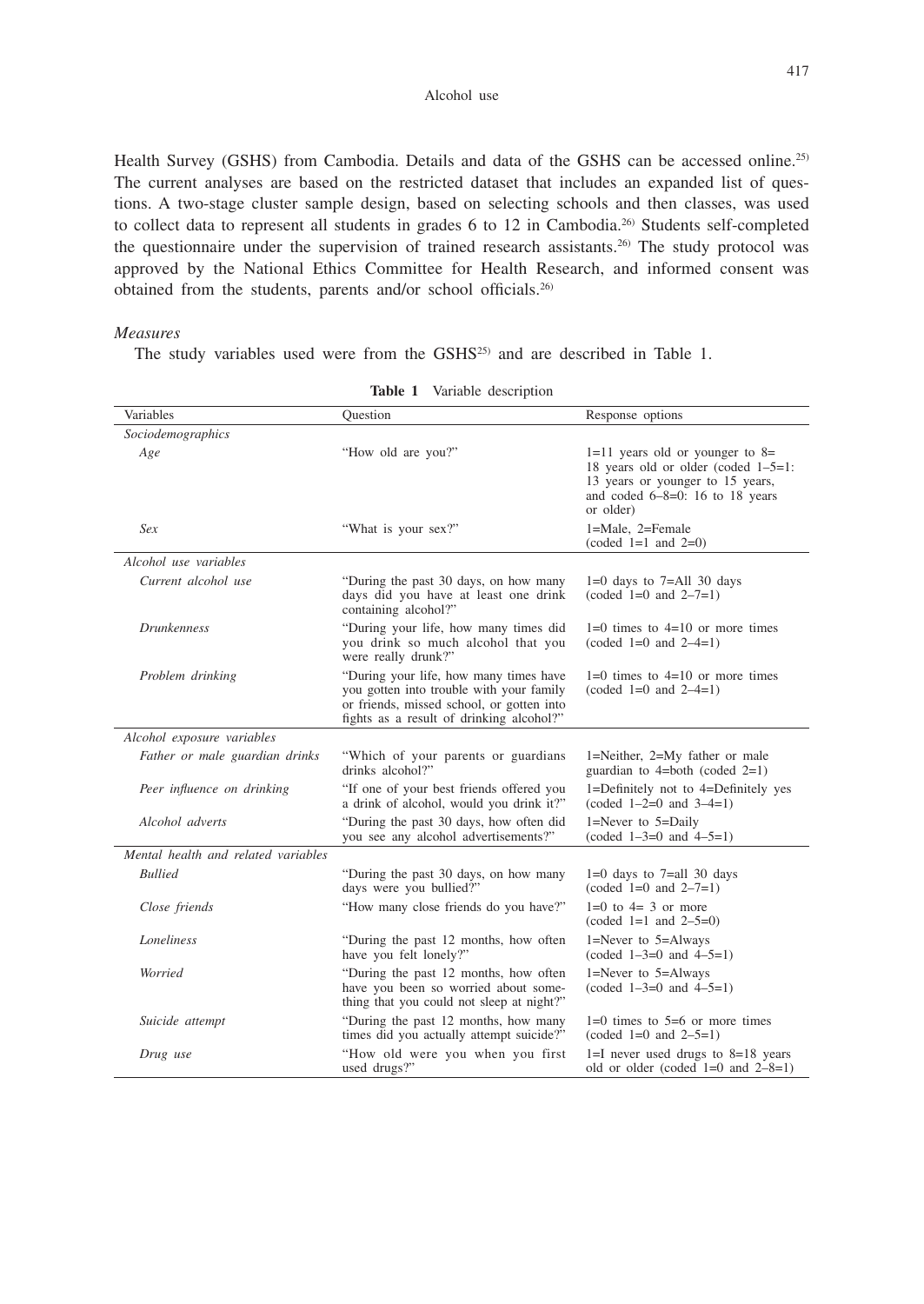### *Data analysis*

Using STATA software version 13.0 (Stata Corporation, College Station, Texas, USA), data were analyzed taking into account the sampling design. Frequencies, percentages and means and standard deviations were used to describe the sample. Multivariate logistic regression estimated the impact of independent variables (sociodemographic, mental health and related variables and alcohol advertising exposure) on alcohol use indicators (current alcohol use, lifetime drunkenness and problem drinking; binary dependent variables). In the analysis, weighted percentages are reported. The reported sample size reflects the sample that was asked the target question. A p-value of less than 5% was used to indicate statistical significance. Both the p-value and the reported 95% confidence intervals are adjusted for the multistage stratified cluster sample design of the study.

"A weighting factor was applied to each student record to adjust for non-response and for the varying probabilities of selection. The weight used for estimation in this survey is given by: W  $= W1 * W2 * f1 * f2 * f3$  (W1 = the inverse of the probability of selecting the school; W2  $=$  the inverse of the probability of selecting the classroom within the school;  $f_1 = a$  schoollevel nonresponse adjustment factor calculated by school size category (small, medium, large). The factor was calculated in terms of school enrollment instead of number of schools.  $f2 = a$ student-level nonresponse adjustment factor calculated by class.  $f3 = a$  poststratification adjustment factor calculated by grade)."26)

## RESULTS

#### *Sample characteristics*

The total sample included 3,806 school children, mean age 15.7 years (SD=1.8); 47.7% were girls and 52.3% were boys. The year of data collection was 2013, and the overall response rate was 85.0%. Overall, 10.0% of the students reported currently (in the past 30 days) using alcohol, 10.8% had (ever) drunk so much alcohol that they were really drunk (drunkenness) and 2.8% had ever gotten into trouble with their family or friends, missed school, or gotten into fights as a result of drinking alcohol (problem drinking). Furthermore, 42.2% of students reported that their father or male guardian drinks alcohol,  $11.1\%$  said that they would drink alcohol if it was offered by their best friend, and 51.4% had seen daily or almost daily alcohol advertisements in the past month. Regarding mental health and other variables, 22.3% had been bullied in the past month, 5.0% had no close friends, 5.7% had been mostly or always feeling lonely in the past 12 months, 6.0% had been mostly or always so worried that they could not sleep at night in the past 12 months, 6.8% had attempted to commit suicide one or more times in the past 12 months, and 3.5% had ever used illegal drugs (Table 2).

#### *Associations with alcohol use indicators*

In multivariate logistic regression analysis, sociodemographic factors (older age and being male), mental health and other variables (bullying victimization, having attempted suicide and illicit drug use) and alcohol exposure variables (peer influence on drinking alcohol and daily or almost daily exposure to alcohol advertising in the past 30 days) were associated with current alcohol use and drunkenness. In addition, having close friends was associated with current alcohol use. Furthermore, older age, male gender, bullying victimization, history of suicide attempt, drug use, paternal or male guardian drinking and peer influence on drinking increased the odds of problem drinking (Table 3).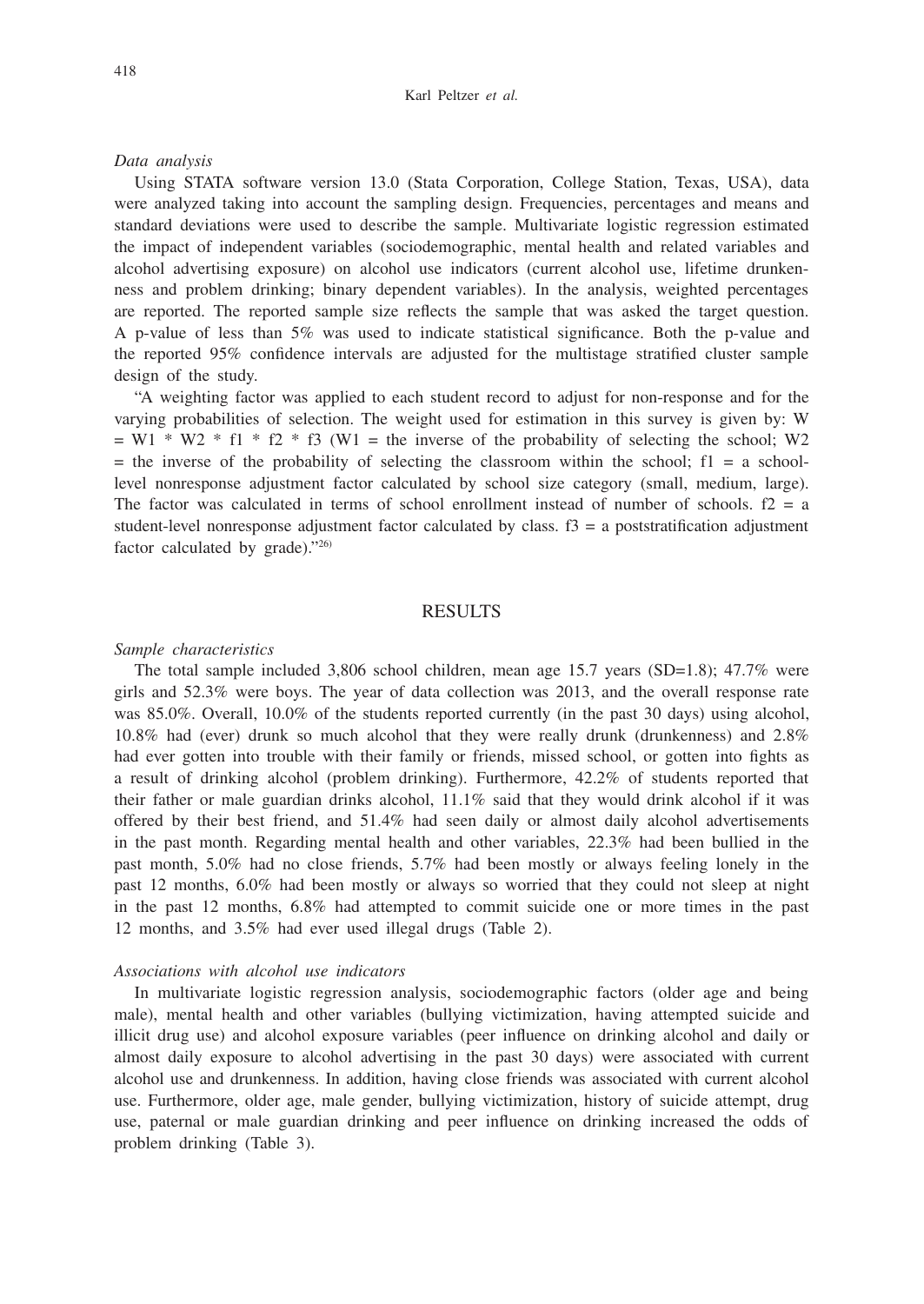| Problem drinking<br>105(2.8) |
|------------------------------|
|                              |
|                              |
|                              |
|                              |
| 82 (4.4)                     |
| 23(1.3)                      |
|                              |
| 30(1.6)                      |
| 75(3.9)                      |
|                              |
| 55 (6.9)                     |
|                              |
| 19(7.1)                      |
| 21(8.1)                      |
| 27(9.9)                      |
| 28(23.0)                     |
|                              |
| 61(4.2)                      |
| 46(9.6)                      |
|                              |
| 26(3.9)                      |
| 22(1.8)                      |
| 56(3.0)                      |
|                              |

**Table 2** Sample characteristics

**Table 3** Associations of alcohol use with sociodemographic factors, mental health, and alcohol exposure among school-going adolescents from Cambodia, 2013

| Variable                               | Current alcohol use<br><b>Drunkenness</b> |                             | Problem drinking          |  |
|----------------------------------------|-------------------------------------------|-----------------------------|---------------------------|--|
|                                        | AOR (95% CI) <sup>a</sup>                 | AOR (95% CI) <sup>a</sup>   | AOR (95% CI) <sup>a</sup> |  |
| Socio-demographics                     |                                           |                             |                           |  |
| Age in years                           |                                           |                             |                           |  |
| $16-18$ or older                       | 1 (Reference)                             | 1 (Reference)               | 1 (Reference)             |  |
| 13 or younger $-15$                    | $0.44$ $(0.30-0.64)$ ***                  | $0.27$ $(0.17-0.41)$ ***    | $0.39$ $(0.23-0.66)$ ***  |  |
| Sex                                    |                                           |                             |                           |  |
| Female                                 | 1 (Reference)                             | 1 (Reference)               | 1 (Reference)             |  |
| Male                                   | $3.51(1.86 - 6.64)$ ***                   | $3.75$ $(2.80 - 5.02)$ ***  | 2.54 (1.50-4.27)***       |  |
| Mental health and related variables    |                                           |                             |                           |  |
| Bullying victimization                 | $1.99(1.50-2.65)$ ***                     | $2.15(1.58-3.21)$ ***       | 3.39 $(1.64 - 7.00)$ **   |  |
| No close friends                       | $0.46$ $(0.23-0.90)$ *                    | $0.51(0.23 - 1.14)$         | $0.04$ $(0.005-0.39)$ **  |  |
| Loneliness                             | $1.40(0.72 - 2.71)$                       | $1.13(0.64 - 2.00)$         | $1.62(0.73-3.63)$         |  |
| Worried or anxiety                     | $1.30(0.74 - 2.30)$                       | 1.43 (0.87-2.34)            | $1.90(0.96 - 3.77)$       |  |
| Suicide attempt                        | $2.04$ $(1.35-3.08)$ *                    | $2.06$ $(1.29-3.28)$ **     | $2.88$ $(1.10-7.53)*$     |  |
| Drug use                               | 4.97 $(2.41-10.24)$ ***                   | $5.05$ $(2.14 - 11.98)$ *** | 4.30 $(2.09 - 8.84)$ ***  |  |
| Alcohol exposure variables             |                                           |                             |                           |  |
| Father or male guardian drinks alcohol | $0.94(0.69-1.26)$                         | $0.85(0.54 - 1.33)$         | $2.25$ $(1.22 - 4.15)^*$  |  |
| If friend offered drink would drink    | $6.68$ $(4.75-9.39)$ ***                  | 7.83 $(5.73 - 10.66)$ ***   | $2.61(1.56-4.38)$ ***     |  |
| Alcohol advertising exposure           |                                           |                             |                           |  |
| Never or rarely                        | 1 (Reference)                             | 1 (Reference)               | 1 (Reference)             |  |
| Sometimes                              | $0.88$ $(0.56-1.38)$                      | $1.67(0.96-2.91)$           | $0.58(0.26 - 1.29)$       |  |
| Almost daily or daily                  | $1.61 (1.03 - 2.51)^*$                    | $2.30(1.40-3.77)$ **        | $1.18(0.59 - 2.35)$       |  |

AOR=Adjusted Odds Ratio; CI=Confidence Interval; a Adjusted for socio-demographic, mental health and related variables, and alcohol exposure variables; \*\*\*P<0.001; \*\*P<0.01; \*P<0.05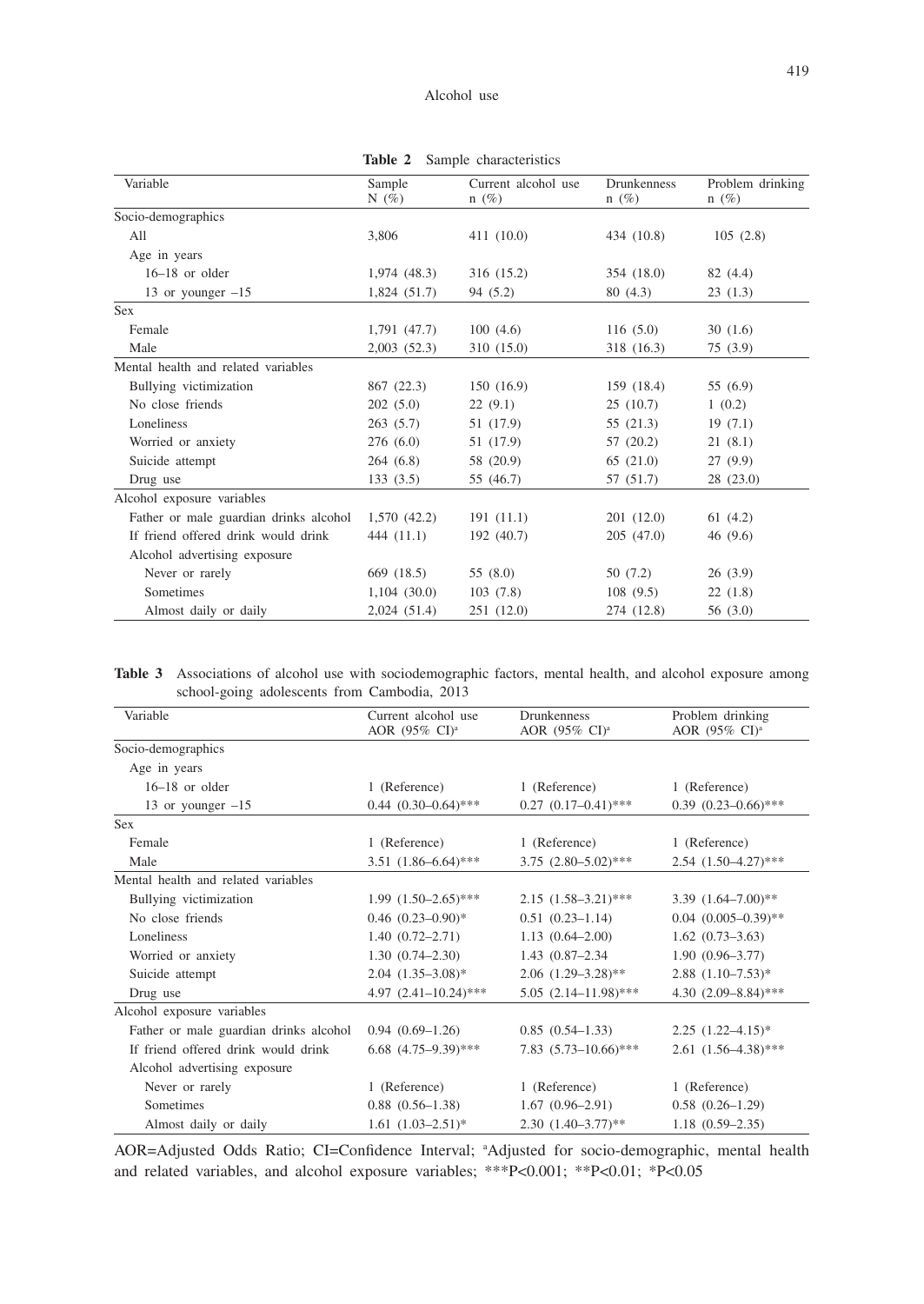## DISCUSSION

This study investigated alcohol advertising exposure, mental health and alcohol use in a large, nationally representative sample of school-going adolescents in Cambodia. Compared to previous studies of the prevalence of current alcohol use and lifetime drunkenness among adolescents,<sup>9,10)</sup> this study found higher prevalences than in Indonesia and Myanmar but lower prevalences than in the Philippines and Thailand. In agreement with previous studies, $10-13$  this study found that male gender and older age were associated with current alcohol use, problem drinking and lifetime drunkenness among adolescents in Cambodia.

In terms of mental health and other variables, bullying victimization, having attempted suicide, and illicit drug use were all associated with current alcohol use, drunkenness and problem drinking. Similar results have been found in some previous studies, particularly regarding suicidal ideation, loneliness,<sup>14)</sup> bullying victimization,<sup>15)</sup> and drug use.<sup>10,12-14,16)</sup> Unlike some previous studies,<sup>14,15)</sup> this study did not find an association between worry or anxiety, loneliness and alcohol use. In this study, having close friends was associated with current alcohol use and problem drinking. It is possible that drinking activity is engaged in with peers, indicating an increased likelihood of having close friends among adolescents who reported drinking.

Peer influence was, in this study as in other studies,  $17-19$  highly associated with alcohol use indicators. Although a large group of students had a father or male guardian who was drinking, this was only associated with problem drinking but not with current alcohol use and drunkenness. Similar results were found among adolescents in Taiwan.<sup>18,19)</sup>

As in a study among adolescents in Australia, $^{24}$  in this study in Cambodia a majority indicated that they had been exposed to alcohol advertisements daily or almost daily. After the study was conducted in 2013, the government of Cambodia introduced restrictions on broadcasting alcohol advertisements, $\gamma$  and it is possible that, meanwhile, there have been reductions in exposure to alcohol advertisements in Cambodia. Nevertheless, this finding suggests that exposure to alcohol advertisements among young people in Cambodia is as common as in other countries such as Australia.<sup>24)</sup> Furthermore, there is hope that ratifying a draft law setting the legal drinking age at 21 years of age<sup>8)</sup> will help to restrict people who are under 21 years of age from buying alcohol or drinking alcohol in bars.

In agreement with previous studies, $13,20,21-24$ ) this study found that daily or almost daily exposure to alcohol advertising in the past 30 days (adjusted for sociodemographic, mental health and related variables), peer influence and paternal drinking were associated with current alcohol use and drunkenness. This finding supports the possible explanation that increased exposure to alcohol advertising contributes to increased alcohol use among adolescents.<sup>21)</sup> The implication of this result of the current study is that policies are needed to prevent alcohol advertisements to underage youth. In fact, Saffer<sup>27)</sup> showed that a ban on all alcohol advertising could reduce underage monthly alcohol consumption by 24%.

Limitations of this study include the cross-sectional nature of the study and its inclusion of only school-going adolescents. The prevalence of alcohol use indicators may differ between school-going and non-school-going adolescents. Moreover, data were collected by self-report, which may have biased the results. Alcohol advertising was only assessed with one question, and further studies should include more questions on the specific types of alcohol advertising such as media and promotional materials.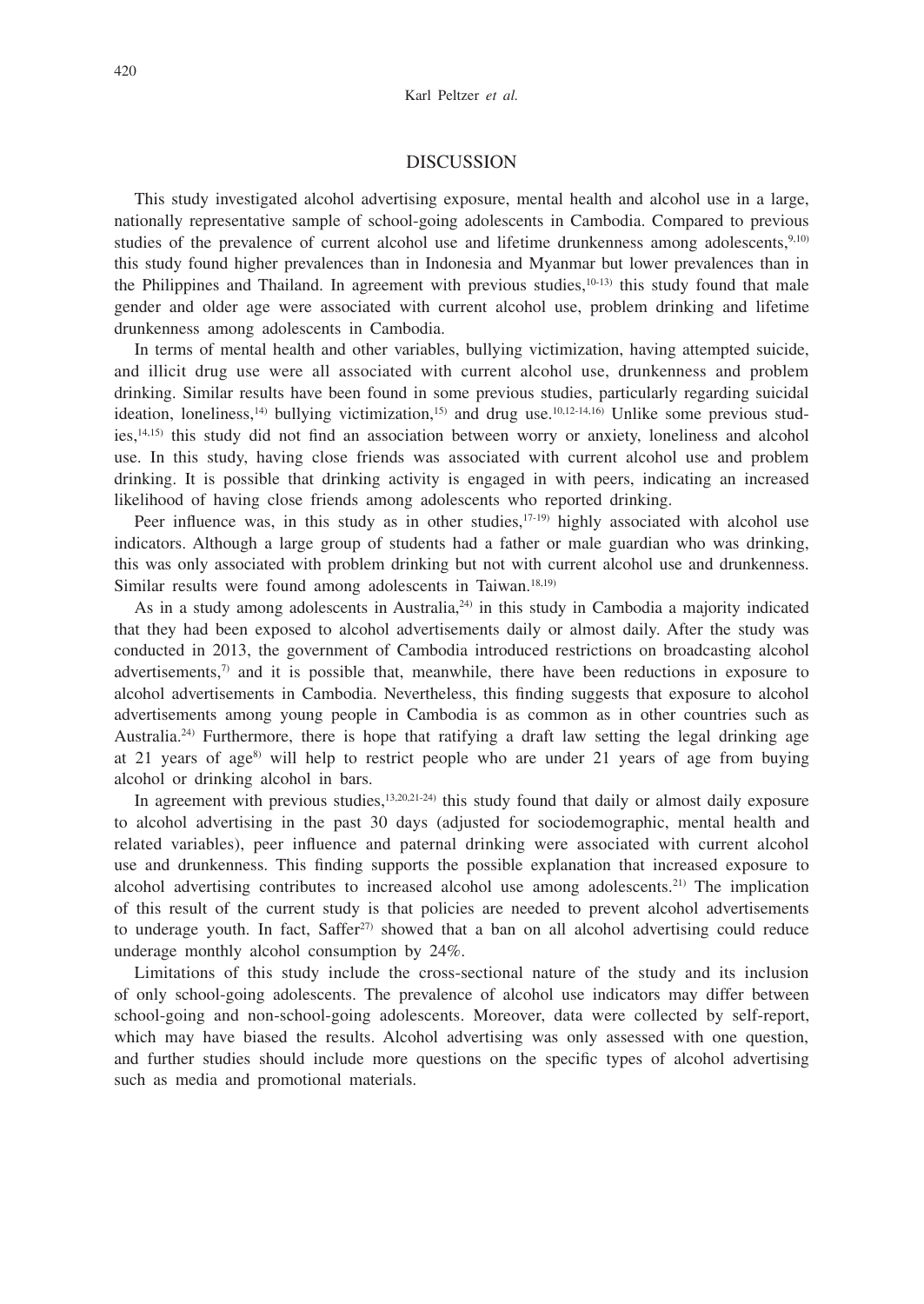## **CONCLUSION**

The study found, in a large sample of adolescents in Cambodia, that 10% or more engaged current alcohol use and lifetime drunkenness. Several sociodemographic (male and older age), mental health (suicide attempts) and other related variables (bullying victimization and drug use), as well as peer influence and exposure to alcohol advertising, were identified as risk factors for alcohol use and drunkenness, while older age, being male, bullying victimization, having close friends, suicide attempt, drug use, father or male guardian drinks alcohol and peer influence were associated with problem drinking. This knowledge can help guide interventions to prevent or reduce alcohol use among this school population.

# ACKNOWLEDGEMENTS

We thank the World Health Organization and the Centers for Disease Control and Prevention for making the data for this analysis publicly available. The Ministries of Education and Health and the study participants in the GSHS are acknowledged. The government of the study country and the World Health Organization did not influence the analysis nor did they have an influence on the decision to publish these findings.

# CONFLICT OF INTEREST

The authors declare no conflict of interest.

### **REFERENCES**

- 1) World Health Organization (WHO) *Global status report on alcohol and health* 2014, 2014. Available online: http://www.who.int/substance\_abuse/publications/global\_alcohol\_report/en/ (Accessed 10 April 2016)
- 2) Jernigan DH. The global expansion of alcohol marketing: illustrative case studies and recommendations for action. *J Public Health Policy*, 1999; 20: 56–80.
- 3) Yeung W, Leong WY, Khoun K, Ong W, Sambi S, Lim SM, *et al.* Alcohol use disorder and heavy episodic drinking in rural communities in Cambodia: Risk factors and community-perceived strategies. *Asia Pac J Public Health*, 2015; 27: 835–847.
- 4) Yi S, Poudel KC, Yasuoka J, Palmer PH, Yi S, Jimba M. Risk vs. protective factors for substance use among adolescents in Cambodia. *J Subst Use*, 2011; 16: 14–26.
- 5) Banta J, Addison A, Job J, Yel D, Kheam T, Singh P. Patterns of alcohol and tobacco use in Cambodia. *Asia-Pacific J Public Health*, 2012; 20: 1–12.
- 6) ProCon.org. *Minimum Legal Drinking Age (MLDA) in 190 countries*, 2016. Available online: http:// drinkingage.procon.org/view.resource.php?resourceID=004294 (Accessed 10 April 2016)
- 7) European Center for Monitoring Alcohol Marketing. Cambodian government restricting alcohol marketing, 2014. Available online: http://eucam.info/2014/09/13/cambodian-government-restricting-alcohol-marketing/ (Accessed 10 April 2016)
- 8) Sovuthy K, Henderson S. Draft law sets legal drinking age at 21, highest in region. *The Cambodia Daily*, 2015: June 18.
- 9) Balogun O, Koyanagi A, Stickley A, Gilmour S, Shibuya K. Alcohol consumption and psychological distress in adolescents: a multi-country study. *J Adolesc Health*, 2014; 54: 228–234.
- 10) Pengpid S, Peltzer K. Alcohol use and associated factors among adolescent students in Thailand. *West Indian Med J*, 2012; 61: 890–896.
- 11) Perera B, Torabi MR. Preliminary study of smoking and alcohol use among students in southern Sri Lanka. *Psychol Rep*, 2004; 94: 856–858.
- 12) Swahn MH, Palmier JB, Kasirye R. Alcohol exposures, alcohol marketing, and their associations with